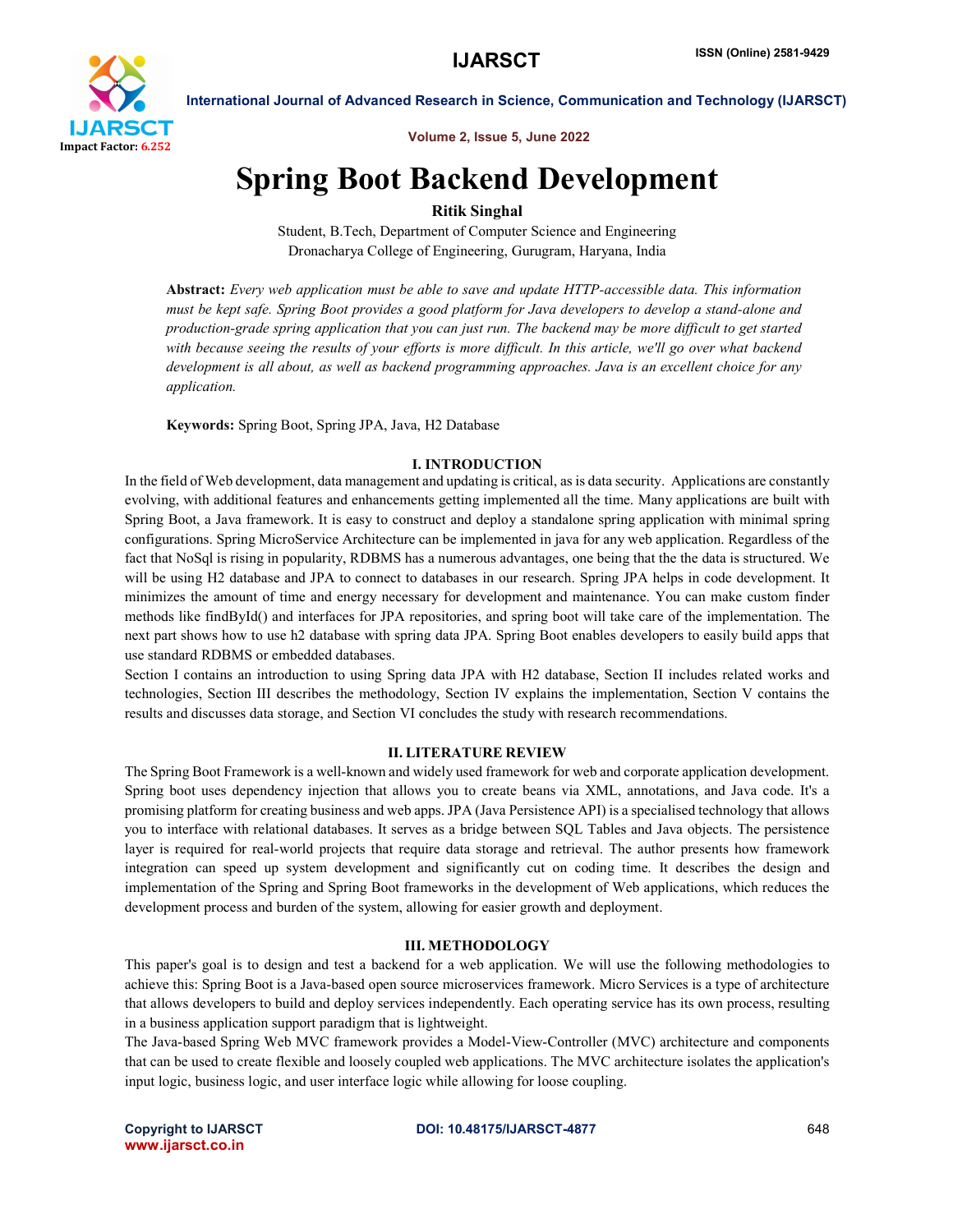

### Volume 2, Issue 5, June 2022

- The Model layer wraps the web application data, which is commonly POJO.
- The View layer is in charge of presenting the model data and producing HTML output that the client's browser can understand.
- The third layer, the Controller, is in charge of handling user requests. This layer generates a model, which is then rendered by the view layer.



Spring Data JPA, which is part of the larger Spring Data family, simplifies the creation of JPA-based repositories. This module focuses on improving JPA-based data access layer support. It simplifies the development of Spring-based apps that use data access methods.

For a long time, developing a new data access layer for an application has been difficult. To perform simple searches, pagination, and audits, far too much boilerplate code is required. Spring Data JPA aims to significantly simplify data access layer implementation by reducing the amount of effort required to the bare minimum. You write your repository interfaces, including custom locator methods, as a developer, and Spring handles the implementation.

Spring Tool Suite IDEA, an integrated development environment (IDE) for creating spring boot microservices, is used throughout the process. It includes a pre-configured workspace as well as a plug-in framework for additional customization.

### IV. IMPLEMENTATION

In this paper, we will concentrate on developing a backend using the Spring Boot framework and fully configuring the JPA persistence layer. H2, a relational database, will be used for data storage. Java is used throughout the implementation. This article walks you through the process of configuring the Spring context using Java-based settings and the project's standard Maven pom. The following steps are followed:

To begin, we must create a project in start.spring.io and add the necessary dependencies such as JPA, H2, JDBC and so on.

The next step is to configure Spring JPA in the application. properties file of the project.

We must create a DataModel class under the Entity model. The annotation  $@$ Entity indicates that this class is an Entity. For example, if there is a class sSudent and its attributes are first name and last name, an automatic Student table with id, first name, and last name columns will be generated.

The following annotations are being used:

- @Entity: This annotation indicates that this class is a hibernate entity that will be mapped to a database table.
- @TableName: The name of the table to which H2 database should map.
- $\bullet$   $\alpha$  [d: This specifies that this particular attribute is the table's primary key.
- @GeneratedValue denotes the primary key's value generation strategy.
- @Column: This specifies the name of the column to which the Java class attribute is mapping.

We must create an interface for the package repository that allows us to perform all CRUD operations on the datamodel class. The interface is an extension of CrudRepository and will be autowired in RestController to support repository and custom finder functions.

```
www.ijarsct.co.in
```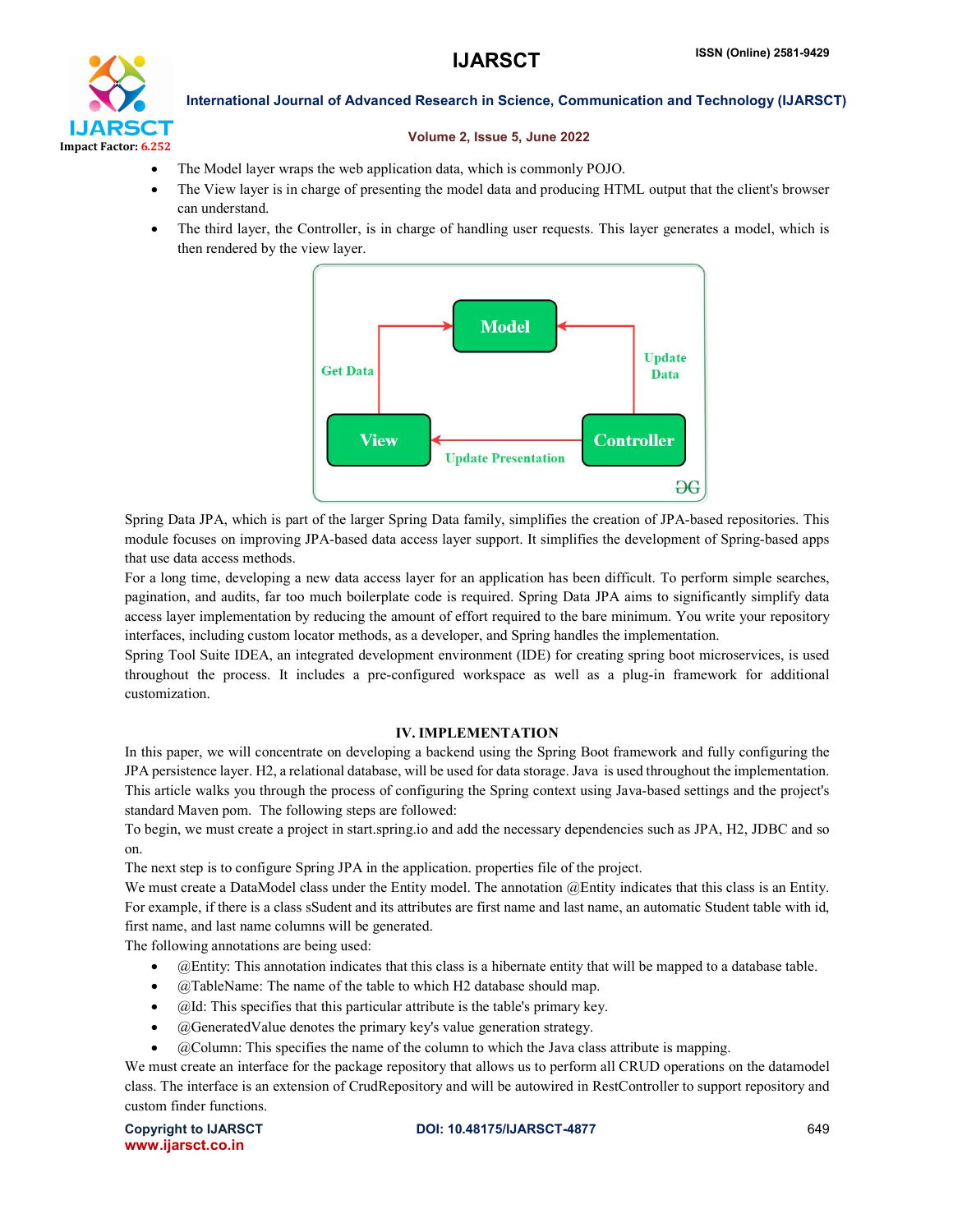

### Volume 2, Issue 5, June 2022

We specify the type of REST API call in the Controller layer by using annotations such as @GetMapping, @PostMapping, @PutMapping, and @DeleteMapping. We've also specified the web service's endpoint. This layer receives the input as a request object and forwards it to the next layer, the Service layer. Request mapping methods available in the RestController include save, findAll, findById, and findByFirstName.

# Spring Boot flow architecture



To accomplish this, we'll build a package controller that accepts client requests, updates/gets data from a repository, and returns results. Make an H2 database that will be mapped to our entity.

We used autowired repository methods that implement the interface CrudRepository in RestController methods annotated with @RequestMapping. The final step is to run the spring boot project and test the results. In this section, we have written logic to set the result data list to our response object, which is in JSON format.

When we send a request for a resource with the HTTP method, URI, and request body specified, we receive a response in the form of JSON along with HTTP status codes. The four HTTP methods listed below are commonly used.

- The GET method is used to access a read-only resource.
- A new resource is created and added using the POST method.
- The DELETE method is used to delete an existing resource.
- The PUT method is used to update an existing resource.

# V. RESULTS AND DISCUSSION

The response for our request to the server is in JSON format.